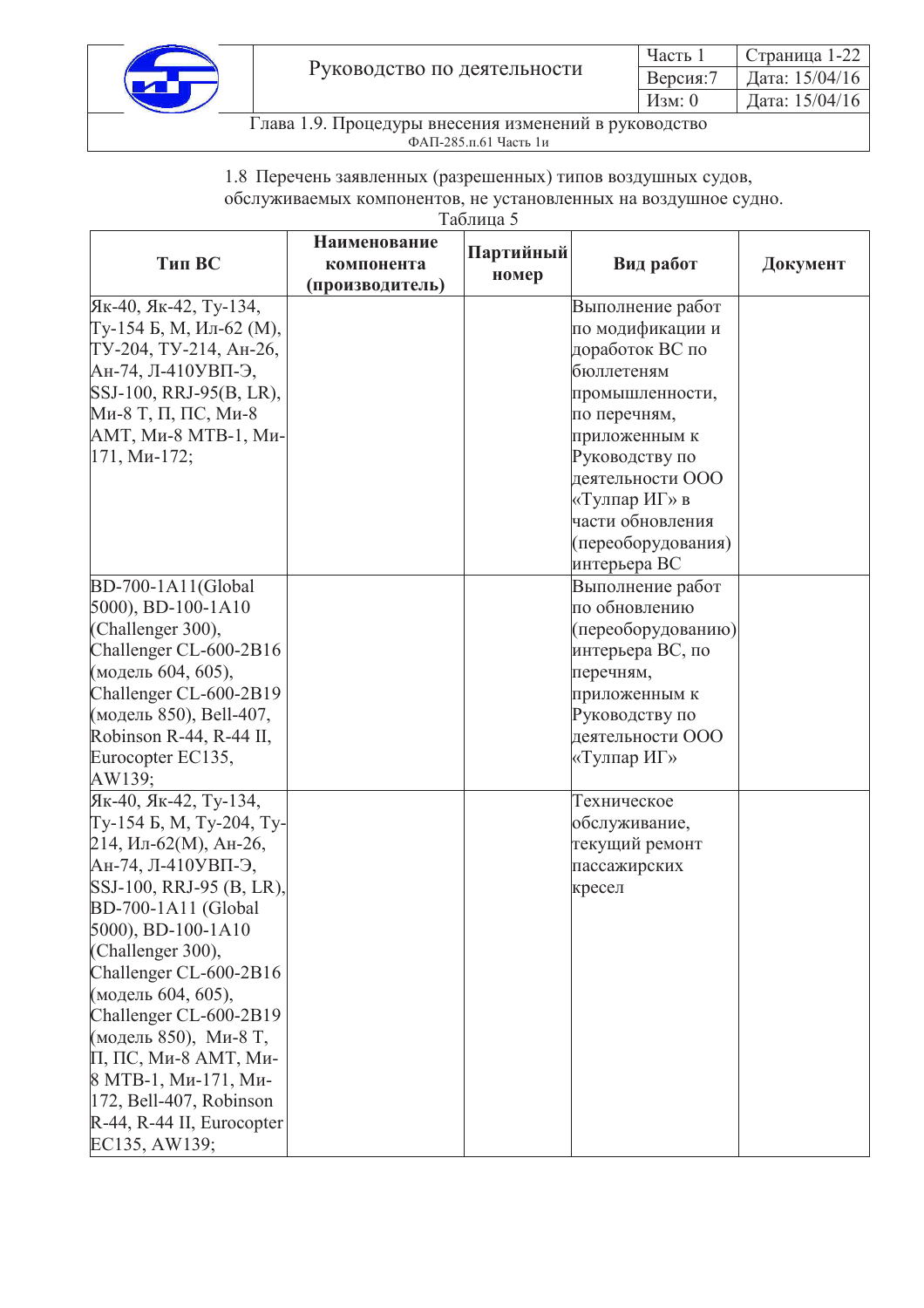|                             | часть   | Страница 1-2?       |
|-----------------------------|---------|---------------------|
| Руководство по деятельности | Версия: | 15/04/16<br>Дата: 1 |
|                             | Изм:    | Дата: 15/04/16      |

| Як-40, Як-42, Ту-134,<br>Ан-26, Ан-74, Л-<br>410УВП-Э, SSJ-100,<br>RRJ-95 (B, LR), Boeing<br>737-500\700, Airbus A-<br>319, BD-700-1A11<br>(Global 5000), BD-100-<br>1A10 (Challenger 300),<br>Challenger CL-600-2B16<br>(модель 604, 605),<br>Challenger CL-600-2B19<br>(модель 850), Ми-8 Т,<br>П, ПС, Ми-8 АМТ, Ми-<br>8 МТВ-1, Ми-171, Ми-<br>$ 172,$ Bell-407, Robinson<br>R-44, R-44 II, Eurocopter<br>EC135, AW139; |                                                          | определение                                                          | Измерение массы и<br>центровки ВС |                                                              |
|----------------------------------------------------------------------------------------------------------------------------------------------------------------------------------------------------------------------------------------------------------------------------------------------------------------------------------------------------------------------------------------------------------------------------|----------------------------------------------------------|----------------------------------------------------------------------|-----------------------------------|--------------------------------------------------------------|
| Класс                                                                                                                                                                                                                                                                                                                                                                                                                      | Наименование<br>компонента<br>(производитель)            | Партийный номер                                                      | Вид работ                         | Документ                                                     |
| Компоненты, исключая                                                                                                                                                                                                                                                                                                                                                                                                       |                                                          | СЗ: Авиагарнитуры (headphones/headsets)                              |                                   |                                                              |
| авиационный двигатель<br>и ВСУ                                                                                                                                                                                                                                                                                                                                                                                             | Airman 750                                               | Catalog number<br>64300-XXX                                          | ТО и ремонт                       | CMM 23-50-06                                                 |
|                                                                                                                                                                                                                                                                                                                                                                                                                            | Sennheiser                                               | 046-series                                                           | ТО и ремонт                       | CMM 23-41-45                                                 |
|                                                                                                                                                                                                                                                                                                                                                                                                                            |                                                          | С6: Пассажирские кресла                                              |                                   |                                                              |
|                                                                                                                                                                                                                                                                                                                                                                                                                            | $PTC - B/E$ Aerospace                                    | $91172-XX, 96801-X,$<br>96799-X                                      | ТО и ремонт                       | CMM 25-24-68                                                 |
|                                                                                                                                                                                                                                                                                                                                                                                                                            | PTC - B/E Aerospace   98491-X, 98491-XX,<br>$917$ -серии | 98494-X                                                              | ТО и ремонт                       | CMM 25-25-14                                                 |
|                                                                                                                                                                                                                                                                                                                                                                                                                            | <b>B/E</b> Aerospace<br>926-серии                        | 926-CL124X-series                                                    | ТО и ремонт                       | CMM 25-28-44                                                 |
|                                                                                                                                                                                                                                                                                                                                                                                                                            | $PTC - B/E$ Aerospace                                    | 990-XX102-Series                                                     | ТО и ремонт                       | CMM 25-25-81<br>CMM 25-25-65<br>CMM 25-26-32<br>CMM 25-26-12 |
|                                                                                                                                                                                                                                                                                                                                                                                                                            | SPECTRUM - B/E<br>Aerospace                              | 1004159-series<br>1005886-series<br>1003310-series<br>1003311-series | ТО и ремонт                       | CMM 25-23-01<br>CMM 25-22-50                                 |
|                                                                                                                                                                                                                                                                                                                                                                                                                            | SPECTRUM II - B/E<br>Aerospace                           | 1006830-series<br>1007200-series                                     | ТО и ремонт                       | CMM 25-23-54                                                 |
|                                                                                                                                                                                                                                                                                                                                                                                                                            | <b>INNOVATOR 4 - B/E</b><br>Aerospace                    | 88705-series<br>88706-series                                         | ТО и ремонт                       | CMM 25-23-03<br>CMM 25-23-04                                 |
|                                                                                                                                                                                                                                                                                                                                                                                                                            | Pinnacle $- B/E$<br>Aerospace                            | 1023041-series<br>1023044-series<br>1024361-series<br>1024365-series | ТО и ремонт                       | CMM 25-23-57                                                 |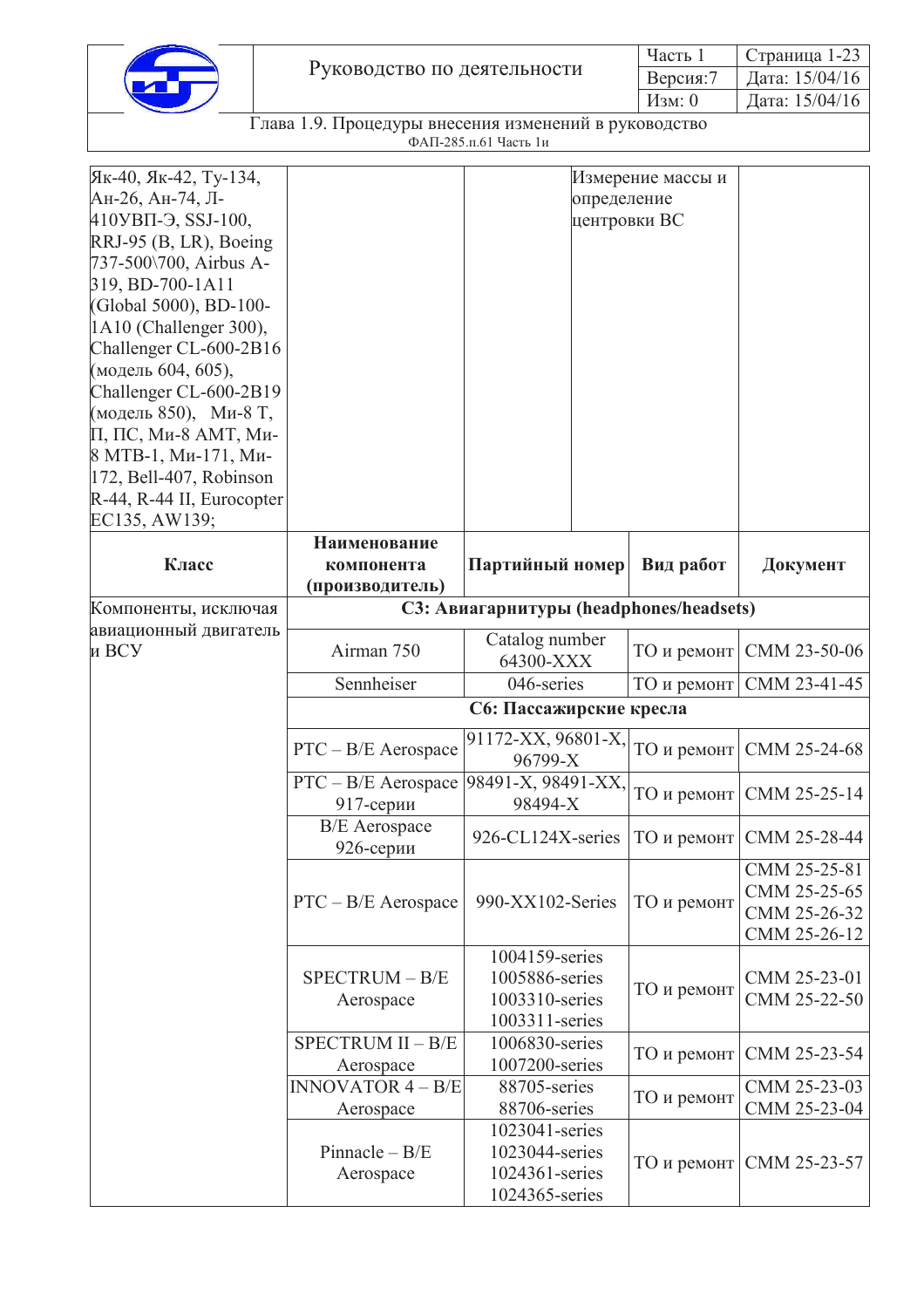

|                             | Часть 1 | $C$ траница 1-24            |
|-----------------------------|---------|-----------------------------|
| Руководство по деятельности |         | Версия:7   Дата: $15/04/16$ |
|                             | Изм: 0  | Дата: $15/04/16$            |

| Модель $3410 -$ Recaro      | 763-series<br>765-series<br>786-series<br>788-series<br>788A-series                                                                                                                                      | ТО и ремонт | CMM 25-24-74<br>CMM 25-25-10<br>CMM 25-25-06<br>CMM 25-25-15 |
|-----------------------------|----------------------------------------------------------------------------------------------------------------------------------------------------------------------------------------------------------|-------------|--------------------------------------------------------------|
| Модель 3230 - Recaro        | 577-series                                                                                                                                                                                               | ТО и ремонт | CMM 25-23-77                                                 |
| Модель 3510А -              | 3510A377-series                                                                                                                                                                                          |             | CMM 25-25-69                                                 |
| Recaro                      | 3510A381-series                                                                                                                                                                                          | ТО и ремонт | CMM 25-25-61                                                 |
| AvioInteriors               | 133J6-XXXXNV,<br>133Z6-XXXXNV,<br>133XX-XXXXEG,<br>133XX-XXXXEH,<br>167Z5-1082EG                                                                                                                         | ТО и ремонт | CMM 25-24-77<br>CMM 25-24-89                                 |
| Модель 5500                 | 851313-series                                                                                                                                                                                            |             |                                                              |
| Weber                       | 851314-series                                                                                                                                                                                            | ТО и ремонт | CMM 25-24-82                                                 |
| Модель 5150<br>Weber        | 853203-series<br>853204-series                                                                                                                                                                           |             | CMM 25-26-33<br>ТО и ремонт СММ 25-26-334<br>CMM 25-25-71    |
| Model AI-1000I-CAA<br>Weber | 117359-series<br>117360-series<br>117361-series<br>117362-series<br>117582-series<br>117583-series<br>117584-series<br>117585-series<br>118741-series<br>118742-series<br>118929-series<br>118930-series | ТО и ремонт | CMM 25-25-47<br>CMM 25-26-24<br>CMM 25-20-38<br>CMM 25-20-30 |
| Model AI-1000I<br>Weber     | 119243-series<br>119244-series                                                                                                                                                                           |             | ТО и ремонт   СММ 25-26-51                                   |
| Модель CLASSIC<br>Geven     | D1-0X-02X-2UT                                                                                                                                                                                            | ТО и ремонт | CMM 25-21-26                                                 |
| <b>Flying Service</b>       | F3310-series                                                                                                                                                                                             |             | ТО и ремонт СММ 25-20-340                                    |
| <b>SICMA AERO</b>           | 8403-series                                                                                                                                                                                              | ТО и ремонт | CMM 25-21-97                                                 |
|                             | С6: Кофе машины (Coffee makers)                                                                                                                                                                          |             |                                                              |
| <b>B/E</b> Aerospace        | $425 - 0001 - 1$<br>425-0001-3<br>425-0001-5<br>425-0001-7<br>425-0001-9<br>425-0001-11<br>425-0001-13                                                                                                   | ТО и ремонт | CMM 25-30-13<br>CMM 25-30-27                                 |
| <b>B/E</b> Aerospace        | 416-0001-series                                                                                                                                                                                          | ТО и ремонт | CMM 25-30-09                                                 |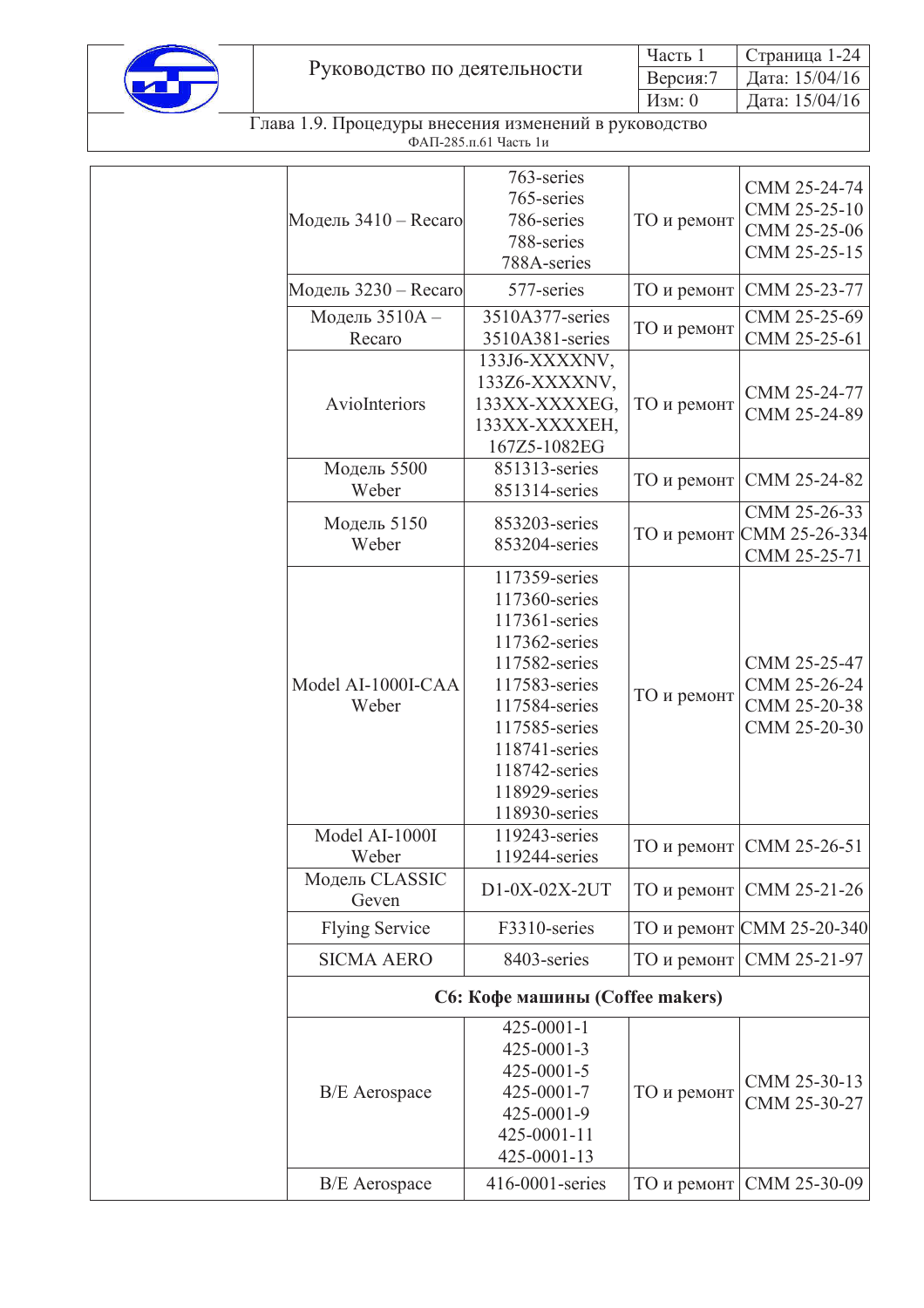

|                             | Часть 1                   | $C$ траница 1-25 |
|-----------------------------|---------------------------|------------------|
| Руководство по деятельности | Версия:7   Дата: 15/04/16 |                  |
|                             | Изм: 1                    | Дата: 18/12/17   |

|                                                         | С6: Резервуары (reservoirs) и клапаны (valve assemblies)<br>эвакуационных трапов |             |                              |
|---------------------------------------------------------|----------------------------------------------------------------------------------|-------------|------------------------------|
| Air Cruisers                                            | 66081-series                                                                     | ТО и ремонт | CMM 25-66-42                 |
|                                                         | 65144-series                                                                     |             | CMM 25-66-32                 |
| Air Cruisers                                            | 65142-series<br>65143-series                                                     | ТО и ремонт | CMM 25-66-30<br>CMM 25-66-31 |
|                                                         | 65141-series                                                                     |             | CMM 25-66-29                 |
| A318/A319/A320<br>Air Cruisers                          | D31865-series<br>63800-series                                                    | ТО и ремонт | CMM 25-60-58<br>CMM 25-62-12 |
| Air Cruisers<br>ВС семейства                            |                                                                                  |             |                              |
| ВС семейства<br>A318/A319/<br>A320/A321                 | D31516-series<br>D31517-series                                                   | ТО и ремонт | CMM 25-60-56                 |
| Air Cruisers                                            | D31591-series                                                                    | ТО и ремонт | CMM 25-60-59                 |
| Air Cruisers                                            | D31354-series<br>D31355-series                                                   | ТО и ремонт | CMM 25-60-54<br>CMM 25-60-43 |
| Air Cruisers                                            | 61621-series                                                                     | ТО и ремонт | CMM 25-66-07                 |
| Air Cruisers                                            | 61620-series                                                                     | ТО и ремонт | CMM 25-66-06                 |
|                                                         | С6: Эвакуационные трапы и плоты(evacuation slides and rafts)                     |             |                              |
| Sell                                                    | 8203-series                                                                      | ТО и ремонт | CMM 25-36-24<br>CMM 25-36-34 |
| Sell                                                    | 8201-series                                                                      | ТО и ремонт | CMM 25-36-22<br>CMM 25-36-33 |
| Модель 1543<br>Monogram Systems-<br><b>TIA Division</b> | 500-0444-01                                                                      | ТО и ремонт | CMM 25-30-19                 |
| 3000/3075 серии В/Е<br>Aerospace                        | 43XXXX-01-66-XX<br>- series                                                      | ТО и ремонт | CMM 25-35-12<br>CMM 25-36-07 |
| Модель DF700/DF775<br><b>B/E</b> Aerospace              | 72067XXX - series                                                                | ТО и ремонт | CMM 25-32-75                 |
|                                                         | С6: Кухонные печи (ovens)                                                        |             |                              |
| <b>B/E</b> Aerospace                                    | $4510-1$ - series<br>$4510-2$ - series                                           | ТО и ремонт | CMM 25-33-20                 |
| <b>B/E</b> Aerospace                                    | 411-XXX-series                                                                   | ТО и ремонт | CMM 25-34-34                 |
| <b>B/E</b> Aerospace                                    | 3510-0066-01                                                                     | ТО и ремонт | CMM 25-33-02                 |
| <b>B/E</b> Aerospace                                    | 3510-0039-01<br>3510-0039-03                                                     | ТО и ремонт | CMM 25-30-45                 |
| <b>B/E</b> Aerospace                                    | 3510-0072-01                                                                     | ТО и ремонт | CMM 25-33-05                 |
| <b>B/E</b> Aerospace                                    | 416-1001-series                                                                  | ТО и ремонт | CMM 25-30-31                 |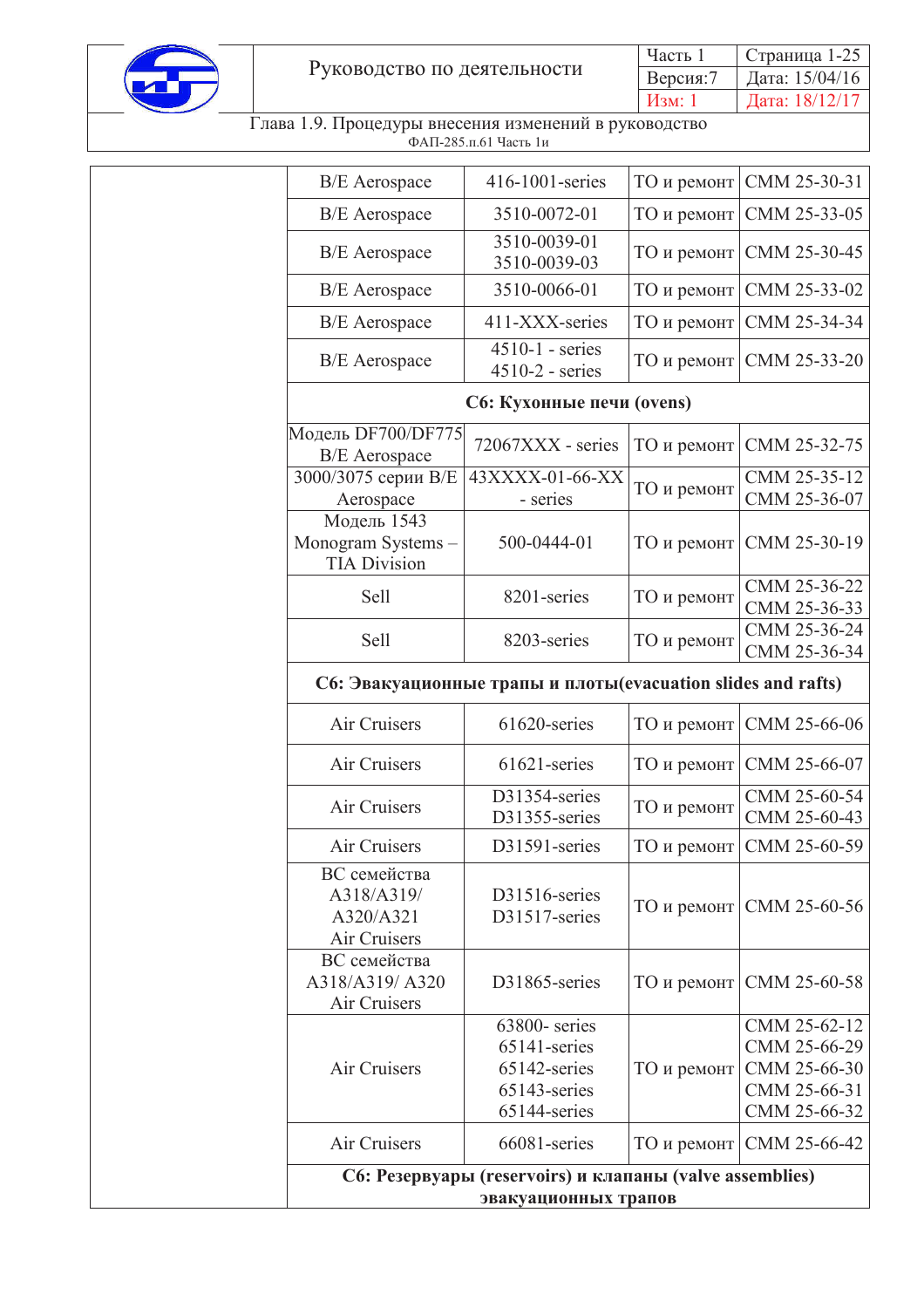

|                             | Часть 1 | $C$ траница 1-26          |
|-----------------------------|---------|---------------------------|
| Руководство по деятельности |         | Версия:7   Дата: 15/04/16 |
|                             | Изм: 1  | Дата: $18/12/17$          |

| Air Cruisers                                                            | 61767-series<br>61768-series                                                     | ТО и ремонт        | CMM 25-65-20                                      |
|-------------------------------------------------------------------------|----------------------------------------------------------------------------------|--------------------|---------------------------------------------------|
| Air Cruisers                                                            | D17978-series                                                                    | ТО и ремонт        | CMM 25-65-09                                      |
| Air Cruisers                                                            | D37022-series                                                                    | ТО и ремонт        | CMM 25-65-12                                      |
| ВС семейства<br>A318/A319/<br>A320/A321<br>Air Cruisers                 | D17996-series<br>D18309-series<br>D37080-series<br>60592-series                  |                    | ТО и ремонт СММ 25-65-17                          |
| Air Cruisers                                                            | 65500-series                                                                     | ТО и ремонт        | CMM 25-65-43                                      |
| Air Cruisers                                                            | 67781-series                                                                     | ТО и ремонт        | CMM 25-65-43                                      |
|                                                                         | С6: Спасательные жилеты (Life preservers)                                        |                    |                                                   |
| AC2000<br>Air Cruisers                                                  | 63600-series                                                                     | ТО и ремонт        | CMM 25-64-02                                      |
| $AC-1/AC-1000$<br>Air Cruisers                                          | 66601-series                                                                     |                    | ТО и ремонт СММ 25-64-05                          |
|                                                                         | С6: Покрытия перегородок, панелей внутри салона ВС                               |                    |                                                   |
| Кухни Sell                                                              | 1024C11A0000,1024<br>C12A0000,<br>1024C21A0000,<br>1024C13A0000,<br>1024C14A0000 | Ремонт и<br>замена | <b>CMM</b><br>25-01-98,<br><b>IPC</b><br>25-01-99 |
| Кухни G1, G2, G4B,<br>перегородка и туалет<br>Nordskog-B/E<br>Aerospace | 45101000-1,<br>45102000-1,<br>45104000-1,<br>45105000-1,<br>45106000-1           | Ремонт и<br>замена | <b>CMM</b><br>$25 - 37 - 10$                      |
|                                                                         | С15: Кислородные баллоны (охудеп cylinder)                                       |                    |                                                   |
| ZODIAC-AVOX                                                             | 801307-series                                                                    | ТО и ремонт        | CMM 35-23-07                                      |
| ZODIAC-AVOX                                                             | 897-series                                                                       | ТО и ремонт        | CMM 35-21-93                                      |
| ZODIAC-AVOX                                                             | 6350-series                                                                      | ТО и ремонт        | CMM 35-21-20                                      |
| ZODIAC-AVOX                                                             | 891000-series                                                                    | ТО и ремонт        | CMM 35-28-91                                      |
| ZODIAC-AVOX                                                             | 5500-series 5600-<br>series                                                      | ТО и ремонт        | CMM 35-32-18                                      |
| ZODIAC-AVOX                                                             | 9700-series 9800-<br>series<br>803668-series<br>807434-series                    | ТО и ремонт        | CMM 35-31-55                                      |
| <b>B/E</b> Aerospace                                                    | 176960-series<br>176961-series                                                   | ТО и ремонт        | CMM 35-30-09<br>CMM 35-30-23                      |
|                                                                         | 176574-series                                                                    | ТО и ремонт        | CMM 35-10-76                                      |